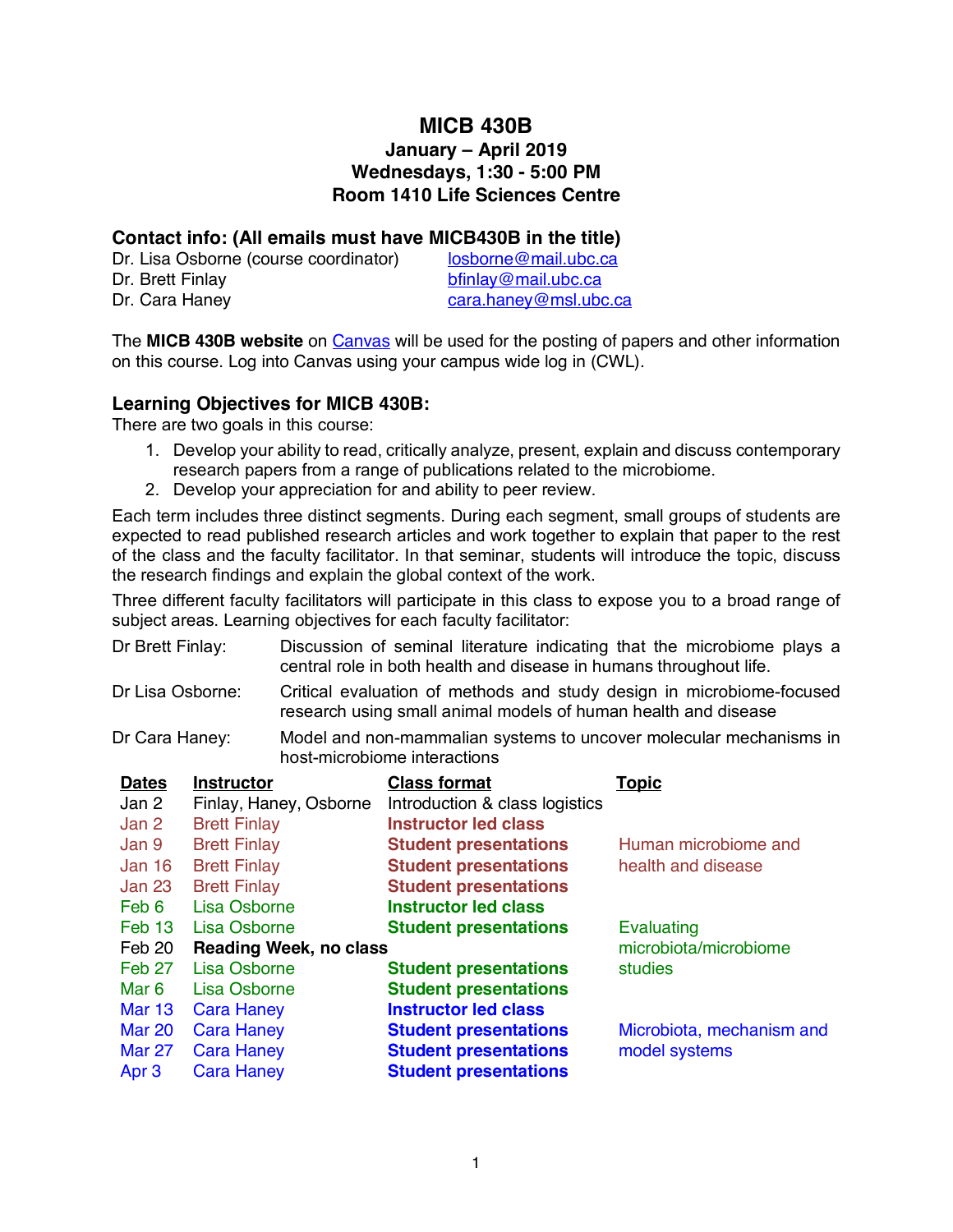| <b>Mark distribution</b>    |     |
|-----------------------------|-----|
| <b>Presentations:</b>       | 75% |
| <b>Participation:</b>       | 15% |
| <b>BioRxiv peer review:</b> | 10% |

#### **Class presentations and discussion combined represent 90% of your final mark**

Students will work in small groups to give one 45-minute presentation for each of Dr. Finlay, Dr. Osborne and Dr. Haney's segments (i.e. 3 presentations total). 75% of your overall mark will be awarded for the quality of these presentations (25% per instructor). At the end of class, please send a pdf of your slide deck to the instructor leading the segment.

Students are expected to ask at least one question after each presentation and to participate in all class discussions, including the question and answer session after each paper presentation. 15% of your overall mark will be awarded for your class participation (5% per instructor). No marks will be awarded for those who make minimal or no contribution

#### **BioRxiv peer review worth 10%, due Wednesday March 20th, 2019 by 9 am**

A central component of publishing research is peer-review. In order to determine whether manuscripts should be rejected, revised or accepted for publication, journal editors solicit reviews from three experts in the field. BioRxiv is a pre-print server where investigators can upload their manuscripts prior to undergoing peer-review. One of the purposes of this server is that authors can get peer feedback prior to submission to a journal. In this assignment, you will provide a critical review of a paper chosen by Drs Finlay, Haney or Osborne from BioRxiv.

The document should be no more than two pages long (single spaced, 12 point font) and should provide a brief summary of the major findings of the paper as they relate to the microbiome, as well as a detailed summary of any Major and Minor concerns you have. Major concerns are issues relate to experimental design, interpretation and validity of the study. Minor comments do not reflect on the validity of the study, but they can draw attention to areas that need clarification, citations that could bolster an argument or need to be discussed to put the current work into context (for example).

Three people will perform independent reviews of their assigned article and submit them by email to the Handling Editors (Drs Finlay, Haney or Osborne). The Handling Editors will then call a meeting with all three reviewers, come up with a consensus review and this will be edited by the group and potentially submitted to the authors. This serves the purpose of the BioRxiv server, helps the authors improve their manuscript, and teaches you about the review process.

A penalty of 2% per every 24 hours past the deadline will be imposed for late submissions. Submission of the summary document is required to receive a passing grade.

#### **Presentation logistics**

Each instructor will contact the class prior to his or her section, to provide necessary instructions. Papers will be assigned to students at least one week in advance of their presentation. The facilitator will be responsible for either assigning a specific paper for each group of students or assigning a general subject area or journal that each pair of students can use to select a recent paper to present to the rest of the class. The facilitator is also responsible for evaluating the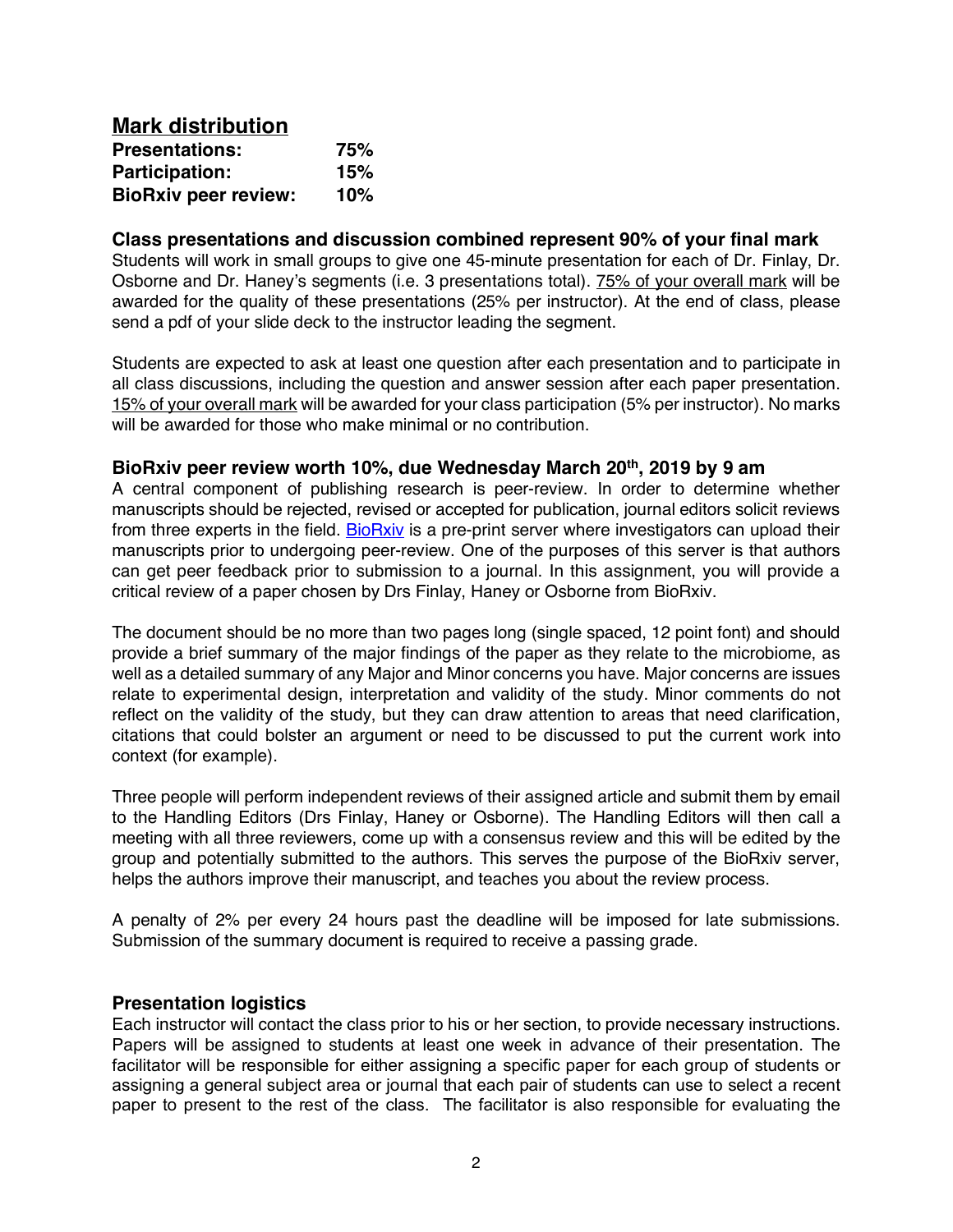strengths and weaknesses of each presentation, but students are encouraged to provide constructive feedback to their peers and learn by analyzing the presentation styles of other students.

### **Format for in-class presentations**

- Students are expected to provide their own computers for class presentation.
- Computer and projector must be set-up and all slides loaded in advance, so the class can start on time.
- Each presentation should be 45 minutes maximum, with 30 minutes dedicated to the introduction and research findings, and 15 minutes putting the paper into a global context (questions and discussion will follow).
- The presentation must provide a thorough review of the literature related to the topic.
- Explain clearly why the topic of the paper is an important problem that is of general interest.
- Provide a clear description of the hypothesis tested.
- Provide a clear explanation of the methodology that is used to test the hypothesis.
- Explain clearly how the results support or refute the hypothesis tested.
- Discuss any potential pitfalls associated with the results and conclusions drawn from them.
- Explain how the results affect the big picture that was a problem in the field.
- Discuss the additional questions that have been raised by the presented results and the future direction of this research.
- All students are expected to ask at least one question per presentation.

# **Evaluation criteria for in-class presentations**

- 1. Introduction
	- a. Targeted to the audience
	- b. Conveys appropriate significance
	- c. Thorough literature review
- 2. Results
	- a. Rationale and hypotheses clearly explained
	- b. Research methodology clearly explained
	- c. Results clearly explained
	- d. Main conclusions clearly stated
- 3. Discussion/Global context
	- a. Significance of the research clearly explained
	- b. The importance of the paper clearly communicated
- 4. Logical flow
	- a. Reasonable amount of material
	- b. Well organized
- 5. Comprehension
	- a. Critical evaluation
	- b. Accurate understanding of paper
	- c. Suitable answers to questions
	- d. Good background in subject area
- 6. Slides
	- a. Clear
	- b. Presented well
	- c. Appropriate use and choices
- 7. Timing